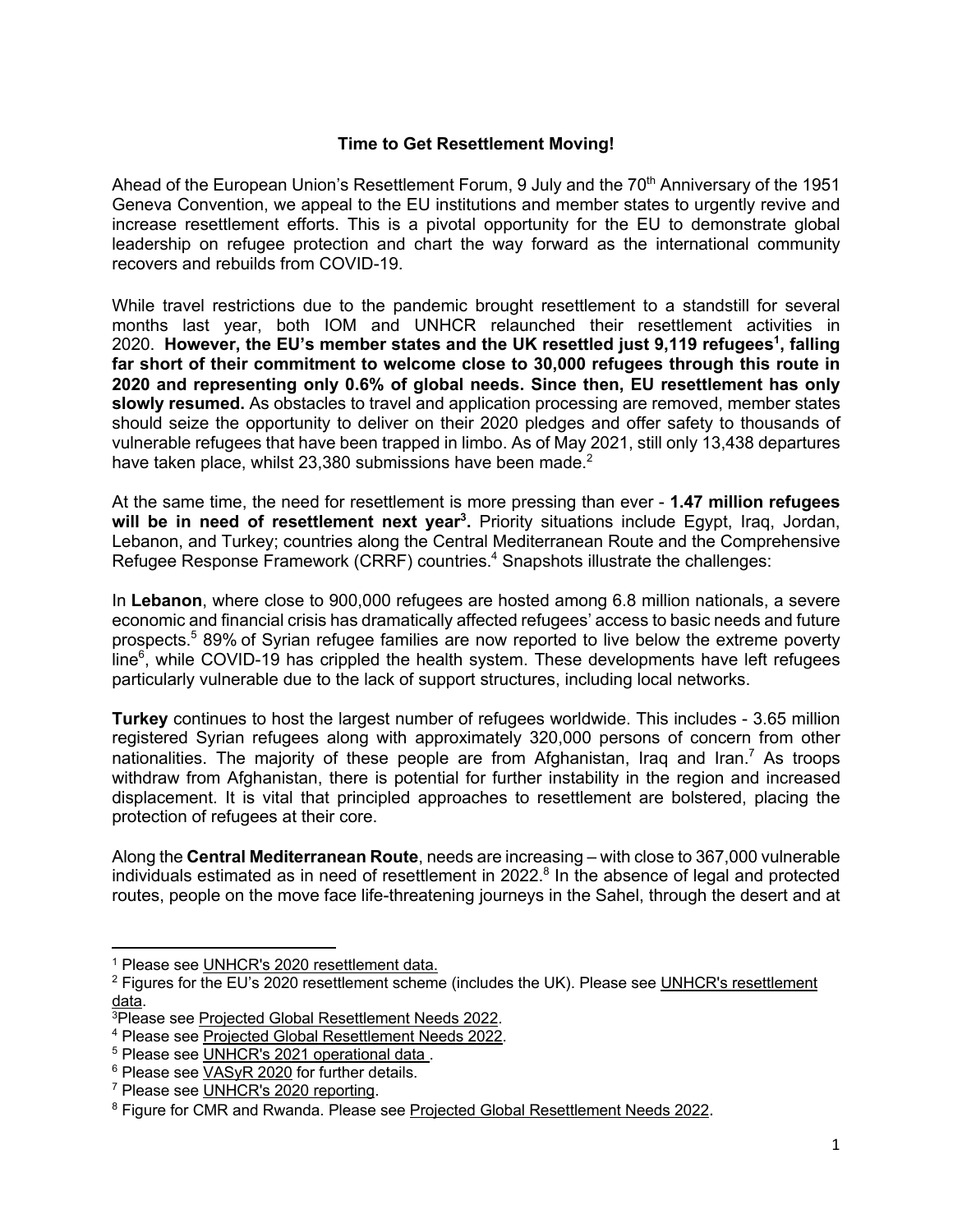sea, and appalling detention conditions in Libya. There is an urgent need to evacuate and resettle vulnerable refugees via the largely EU-funded Emergency Transit Mechanisms (ETMs).

**These examples illustrate the urgency of the situation. Resettlement cannot wait. It is needed more than ever.** The most recent global figures show that displacement has soared to 82.4 million<sup>9</sup>. Countries neighbouring crises and low and middle income countries host 86 percent<sup>10</sup> of the world's refugees, even amidst domestic challenges and additional hardships. Several studies show that the social and economic consequences of COVID-19 in these countries have made an already difficult situation worse for refugees and host communities alike.<sup>11</sup>

In responding to this global emergency, we also encourage increased and additional access to complementary pathways. For instance, welcoming communities (municipalities, NGOs, volunteers and others) can, and do, deliver increased support and reception capacity. They are a vital tool towards adding to the number of (resettlement) places, through programmes such as community sponsorships.

Governments should also increase access to family reunification procedures. Family unity is a right and member states should ensure that refugees can access relevant procedures to reunite with their loved ones. This must remain additional to resettlement, which is a life-saving mechanism and protection tool for refugees.

At the onset of the COVID-19 pandemic, the EU showed a clear understanding that a global approach and solidarity were necessary to face the multiple challenges posed by the virus. However, this ambition has not been matched by member states' approach to resettlement to date, even as the policy context has shifted and progress against COVID-19 has been made. The EU and its member states must urgently build and expand on the commitment made to resettlement in its Pact on Migration and Asylum and related Recommendation on Safe and Legal Pathways**.** Member states have the power to address the current inequity in global responsibility for hosting refugees, the resulting gap in protection and in the EU's external response to COVID-19 by urgently increasing resettlement numbers. Adoption of the Union Resettlement and Humanitarian Admission Framework would also support the establishment a more structured, predictable and longstanding EU policy on resettlement.

Efforts to expand resettlement must reflect that it is a crucial tool for protection, rather than migration management. It is a means of demonstrating global solidarity and responsibility-sharing and must be additional to upholding the rights of asylum-seekers and the durability of refugee status within the European Union.

**We appeal to the EU institutions and EU member states to do their utmost to reach their 2020 target of resettling 30,000 persons of concern by the end of 2021, as pledged at the Global Refugee Forum in December 2019. In addition, and in the spirit of growth agreed to by state signatories to the Global Compact on Refugees and the associated Three-Year Strategy on Resettlement and Complementary Pathways, at least 36,000 refugees should be resettled into the EU in 2022.**

<sup>&</sup>lt;sup>9</sup> Please see UNHCR Global Trends: Forced Displacement in 2020.

 $10$  Please see UNHCR: World leaders must act to reverse the trend of soaring displacement (2021).

<sup>&</sup>lt;sup>11</sup> For example, <u>IRC: Ending the hunger crisis - Response, Recovery and Resilience</u> (2021).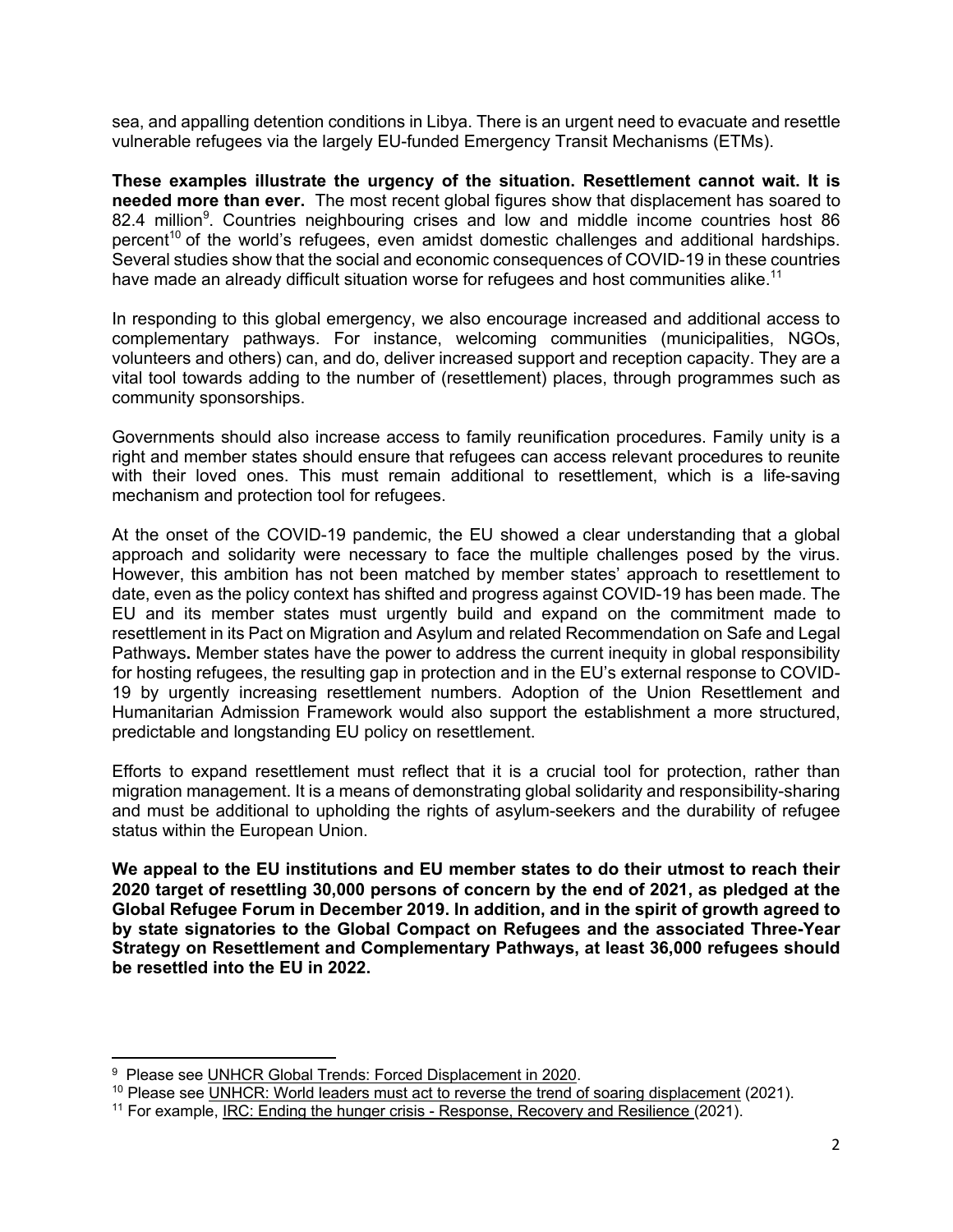## **We appeal:**

## TO EU MEMBER STATES

- To **urgently deliver on the resettlement pledges** made for 2020 during 2021. Member states should also allow those waiting for resettlement to enter EU countries according to COVID-19 measures equal to those of returning citizens, in line with the European Commission's guidance in this area<sup>12</sup> and draw on national funding envelopes provided under AMIF for resettlement activities.
- To make a collective and additional pledge of **at least 36,000** places for 2022 in line with the spirit of growth as set out in the multi-stakeholder Three Year Strategy on Resettlement and Complementary Pathways<sup>13</sup>. Pledges should take into account priority situations identified by UNHCR and increasing resettlement from the largely EU-funded ETMs. In addition to this, member states should make provision for unallocated emergency quotas.
- To urgently make resettlement pledges where they have not previously done so, drawing on capacity-building initiatives' support, such as those provided by EASO, the CRISP (a joint initiative of UNHCR and IOM) and IRC's EURITA project.
- To plan for a sustainable increase in refugee resettlement beyond the 2022 pledging process so that the EU has resettled at least 250,000 refugees by the end of 2025. For example, by increasing reception capacity and facilitating multi-year funding.
- To start or reinvigorate tri-partite arrangements with civil society, UNHCR, IOM and partners to allow for good quality resettlement and integration outcomes. By doing so, member states can ensure refugees' integration needs are met holistically and that they are supported as they build new lives in host communities.
- To jump-start resettlement processing and minimise the risk of COVID-19 complications by adopting flexible processing modalities (for example, remote interviewing) particularly as regards emergency places, medical cases etc.

# TO THE EUROPEAN COMMISSION

- To encourage member states to substantially address the resettlement backlog before the end of the year through political leadership, sharing of best practices and targeted management of financial support.
- To encourage member states to make a collective EU pledge of **at least 36,000** places for 2022.14
- To ensure that sufficient financial support is available to encourage resettlement efforts by member states, we welcome the continuation of the lump sum system of 10, 000 Euro per resettled person and future funding for the ETMs. In addition, family reunification and complementary pathways such as education and labour pathways as well as humanitarian corridors, supported by community sponsorships, should be considered in the programming of AMIF and other instruments to allow for scaling up efforts.
- To facilitate the immediate operational cooperation of member states in all phases of resettlement, directly and in collaboration with EASO, UNHCR, IOM and civil society partners, allowing for speedy processing, predictability and economies of scale.

<sup>&</sup>lt;sup>12</sup> Please see the Communication from the Commission re. COVID-19: Guidance on the implementation of relevant EU provisions in the area of asylum and return procedures and on resettlement (2020).

<sup>&</sup>lt;sup>13</sup> Please see the Three Year Strategy on Resettlement and Complementary Pathways (2019 -2021).

<sup>&</sup>lt;sup>14</sup> As above, this would be in line with the Three Year Strategy on Resettlement and Complementary Pathways (2019-2021).